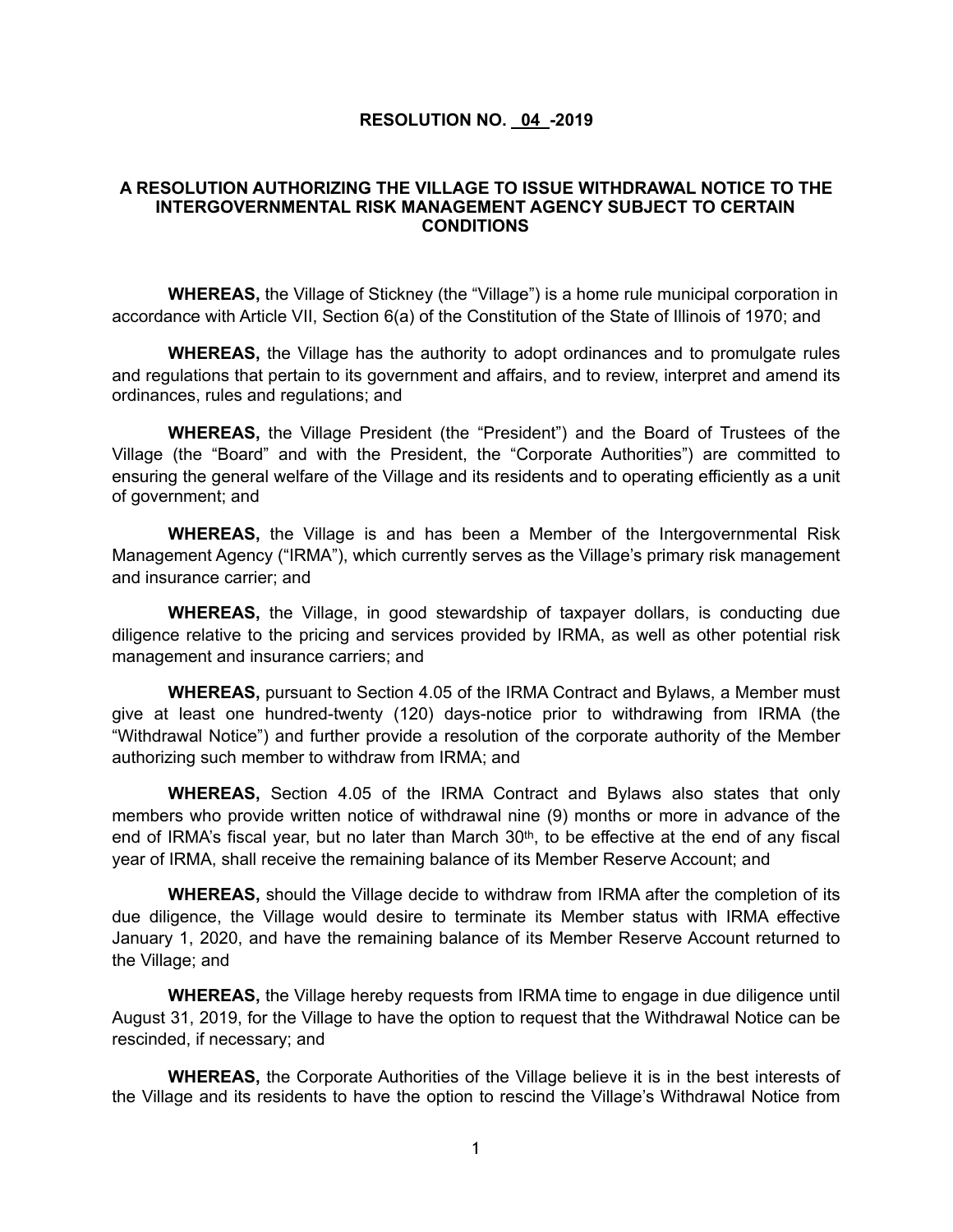IRMA and also maintain its ability to retain the funds in the Village's Member Reserve Account as provided by IRMA policies, should the results of the Village's due diligence reveal a cost savings or other compelling reason to withdraw from IRMA.

## **NOW, THEREFORE, BE IT RESOLVED BY THE PRESIDENT AND BOARD OF TRUSTEES OF THE VILLAGE OF STICKNEY, COOK COUNTY, ILLINOIS, as follows:**

**SECTION 1: RECITALS.** The facts and statements contained in the preamble to this Resolution are found to be true and correct and are hereby adopted as part of this Resolution.

**SECTION 2: PURPOSE.** The purpose of this Resolution is to authorize that a notice be given by and through this resolution to IRMA notifying it of the Village's intention to withdraw from IRMA at the end of this IRMA fiscal year pursuant to Section 4.05 of the IRMA Contract and Bylaws and to further authorize the President or his designee to take all steps necessary to carry out the terms and intent of this Resolution and to ratify any steps taken to effectuate those goals.

**SECTION 3: AUTHORIZATION**. The Board hereby authorizes and directs the President or his designee to approve and send this Resolution and any other necessary Withdrawal Notices to IRMA in accordance with its terms, or any modifications thereof, and to ratify any and all previous action taken to effectuate the intent of this Resolution. The Board further authorizes and directs the President or his designee to execute the Withdrawal Notice with such insertions, omissions and changes as shall be approved by the President and the Attorney. The Village Clerk is hereby authorized and directed to attest to and countersign the Withdrawal Notice, or any other required documents to effectuate the withdrawal, and any other documentation as may be necessary to carry out and effectuate the purpose of this Resolution. The Village Clerk is also authorized and directed to affix the Seal of the Village to such documentation as is deemed necessary. The officers, agents and/or employees of the Village shall take all action necessary or reasonably required by the Village to carry out, give effect to and consummate the purpose of this Resolution and shall take all action necessary in conformity therewith.

**SECTION 4: HEADINGS.** The headings of the articles, sections, paragraphs and subparagraphs of this Resolution are inserted solely for the convenience of reference and form no substantive part of this Resolution nor should they be used in any interpretation or construction of any substantive provision of this Resolution.

**SECTION 5: SEVERABILITY.** The provisions of this Resolution are hereby declared to be severable and should any provision of this Resolution be determined to be in conflict with any law, statute or regulation by a court of competent jurisdiction, said provision shall be excluded and deemed inoperative, unenforceable and as though not provided for herein and all other provisions shall remain unaffected, unimpaired, valid and in full force and effect.

**SECTION 6: SUPERSEDER.** All code provisions, ordinances, resolutions, rules and orders, or parts thereof, in conflict herewith are, to the extent of such conflict, hereby superseded.

**SECTION 7: PUBLICATION.** A full, true and complete copy of this Resolution shall be published in pamphlet form or in a newspaper published and of general circulation within the Village as provided by the Illinois Municipal Code, as amended.